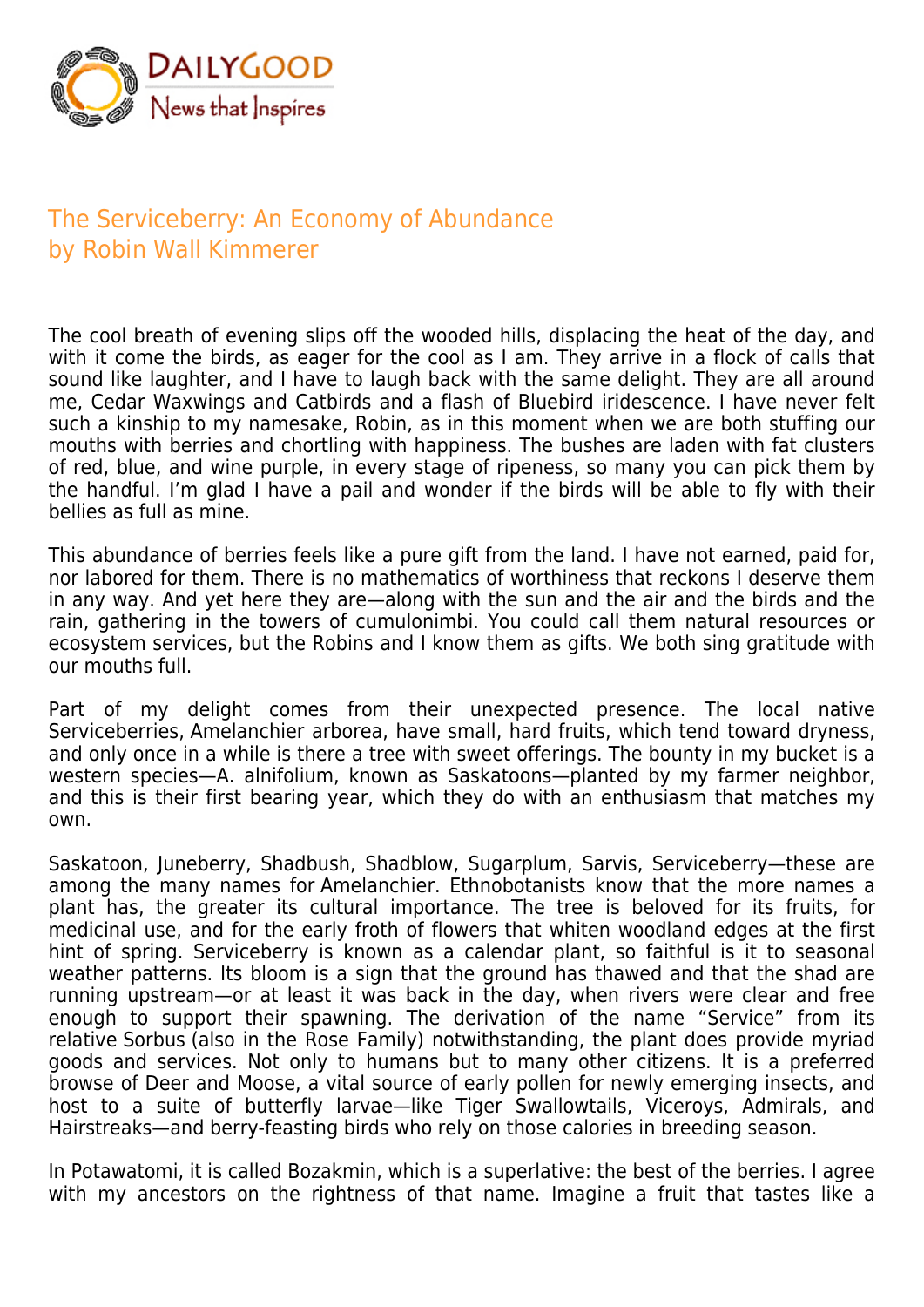Blueberry crossed with the satisfying heft of an Apple, a touch of rosewater and a miniscule crunch of almond-flavored seeds. They taste like nothing a grocery store has to offer: wild, complex with a chemistry that your body recognizes as the real food it's been waiting for.

For me, the most important part of the word Bozakmin is "min," the root for "berry." It appears in our Potawatomi words for Blueberry, Strawberry, Raspberry, even Apple, Maize, and Wild Rice. The revelation in that word is a treasure for me, because it is also the root word for "gift." In naming the plants who shower us with goodness, we recognize that these are gifts from our plant relatives, manifestations of their generosity, care, and creativity. When we speak of these not as things or products or commodities, but as gifts, the whole relationship changes. I can't help but gaze at them, cupped like jewels in my hand, and breathe out my gratitude.

In the presence of such gifts, gratitude is the intuitive first response. The gratitude flows toward our plant elders and radiates to the rain, to the sunshine, to the improbability of bushes spangled with morsels of sweetness in a world that can be bitter.

Gratitude is so much more than a polite thank you. It is the thread that connects us in a deep relationship, simultaneously physical and spiritual, as our bodies are fed and spirits nourished by the sense of belonging, which is the most vital of foods. Gratitude creates a sense of abundance, the knowing that you have what you need. In that climate of sufficiency, our hunger for more abates and we take only what we need, in respect for the generosity of the giver.

If our first response is gratitude, then our second is reciprocity: to give a gift in return. What could I give these plants in return for their generosity? It could be a direct response, like weeding or water or a song of thanks that sends appreciation out on the wind. Or indirect, like donating to my local land trust so that more habitat for the gift givers will be saved, or making art that invites others into the web of reciprocity.

Gratitude and reciprocity are the currency of a gift economy, and they have the remarkable property of multiplying with every exchange, their energy concentrating as they pass from hand to hand, a truly renewable resource. I accept the gift from the bush and then spread that gift with a dish of berries to my neighbor, who makes a pie to share with his friend, who feels so wealthy in food and friendship that he volunteers at the food pantry. You know how it goes.

To name the world as gift is to feel one's membership in the web of reciprocity. It makes you happy—and it makes you accountable. Conceiving of something as a gift changes your relationship to it in a profound way, even though the physical makeup of the "thing" has not changed. A wooly knit hat that you purchase at the store will keep you warm regardless of its origin, but if it was hand knit by your favorite auntie, then you are in relationship to that "thing" in a very different way: you are responsible for it, and your gratitude has motive force in the world. You're likely to take much better care of the gift hat than the commodity hat, because it is knit of relationships. This is the power of gift thinking. I imagine if we acknowledged that everything we consume is the gift of Mother Earth, we would take better care of what we are given. Mistreating a gift has emotional and ethical gravity as well as ecological resonance.

How we think ripples out to how we behave. If we view these berries, or that coal or forest, as an object, as property, it can be exploited as a commodity in a market economy. We know the consequences of that.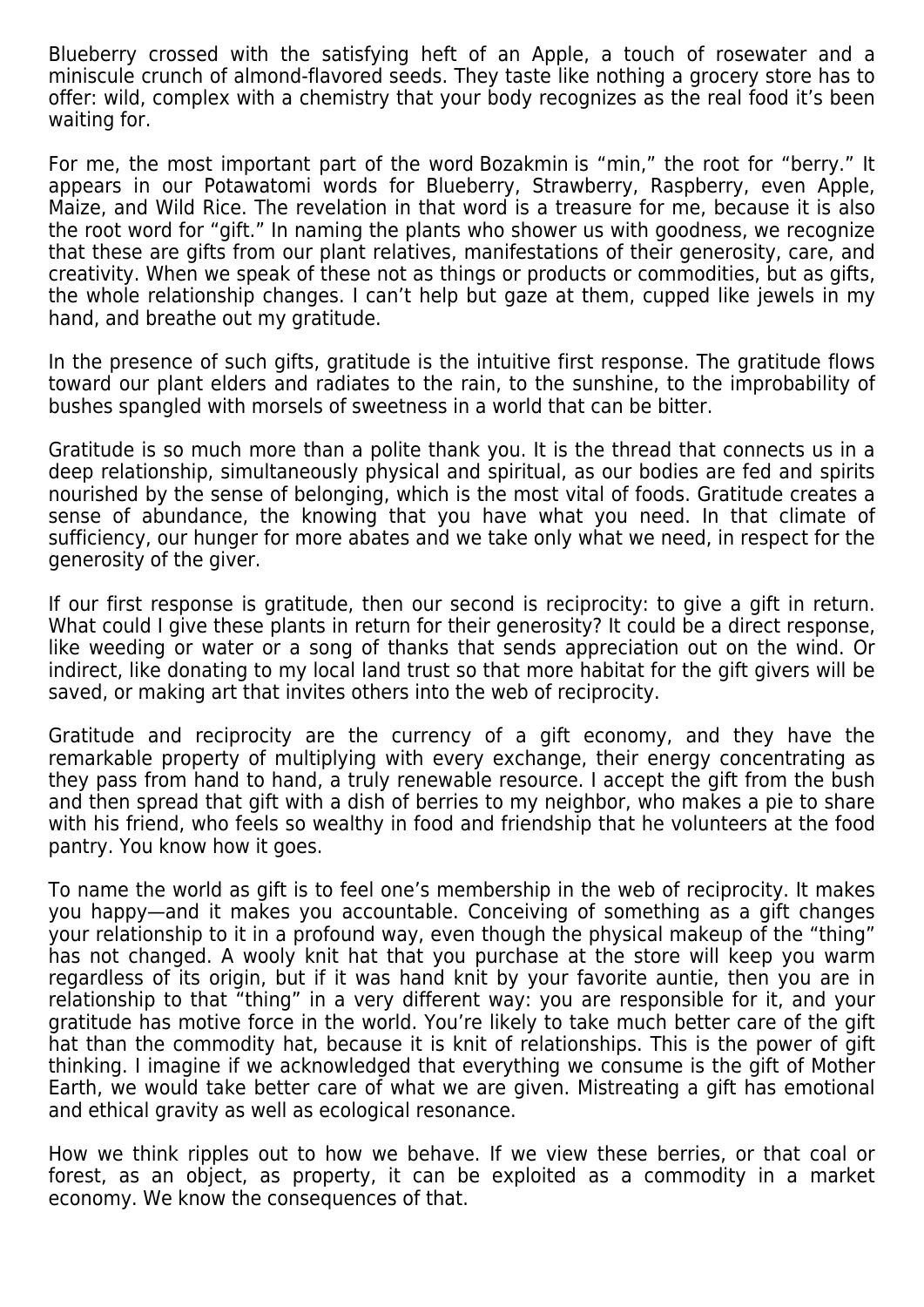Why then have we permitted the dominance of economic systems that commoditize everything? That create scarcity instead of abundance, that promote accumulation rather than sharing? We've surrendered our values to an economic system that actively harms what we love. I'm wondering how we fix that. And I'm not alone.

Because I'm a botanist, my fluency in the lexicon of berries may not easily extend to economics, so I wanted to revisit the conventional meaning of economics to compare it to my understanding of the gift economy of nature. What is economics for anyway? It turns out that answer depends a lot on who you ask. On their website, the American Economic Association says, "It's the study of scarcity, the study of how people use resources and respond to incentives." My son-in-law teaches high school economics, and the first principle his students learn is that economics is about decision-making in the face of scarcity. Anything and everything in a market is implicitly defined as scarce. With scarcity as the main principle, the mindset that follows is based on commodification of goods and services.

I'm way past high school, but I'm not sure I grasp that thinking, so I fill a bowl with fresh Serviceberries for my friend and colleague, Dr. Valerie Luzadis. She is an appreciator of earthly gifts and a professor and past president of the US Society for Ecological Economics. Ecological economics is a growing economic theory that expands the conventional definition by working to integrate Earth's natural systems and human values. But it has not been standard practice to include these foundational elements—they are usually left out of the equation. Valerie prefers the definition that "economics is how we organize ourselves to sustain life and enhance its quality. It's a way of considering how we provide for ourselves."

The words ecology and economy come from the same root, the Greek oikos, meaning "home" or "household": i.e., the systems of relationship, the goods and services that keep us alive. The system of market economies that we're given as a default is hardly the only model out there. Anthropologists have observed and shared multiple cultural frameworks, colored by very different worldviews on "how we provide for ourselves," including gift economies.

As the berries plunk into my bucket, I'm thinking about what I'll do with them all. I'll drop some off for friends and neighbors, and I'll certainly fill the freezer for Juneberry muffins in February. This "problem" of managing decisions about abundance reminds me of a report that linguist Daniel Everett wrote as he was learning from a hunter-gatherer community in the Brazilian rainforest. A hunter had brought home a sizable kill, far too much to be eaten by his family. The researcher asked how he would store the excess. Smoking and drying technologies were well known; storing was possible. The hunter was puzzled by the question—store the meat? Why would he do that? Instead, he sent out an invitation to a feast, and soon the neighboring families were gathered around his fire, until every last morsel was consumed. This seemed like maladaptive behavior to the anthropologist, who asked again: given the uncertainty of meat in the forest, why didn't he store the meat for himself, which is what the economic system of his home culture would predict.

"Store my meat? I store my meat in the belly of my brother," replied the hunter.

I feel a great debt to this unnamed teacher for these words. There beats the heart of gift economies, an antecedent alternative to market economies, another way of "organizing ourselves to sustain life." In a gift economy, wealth is understood as having enough to share, and the practice for dealing with abundance is to give it away. In fact, status is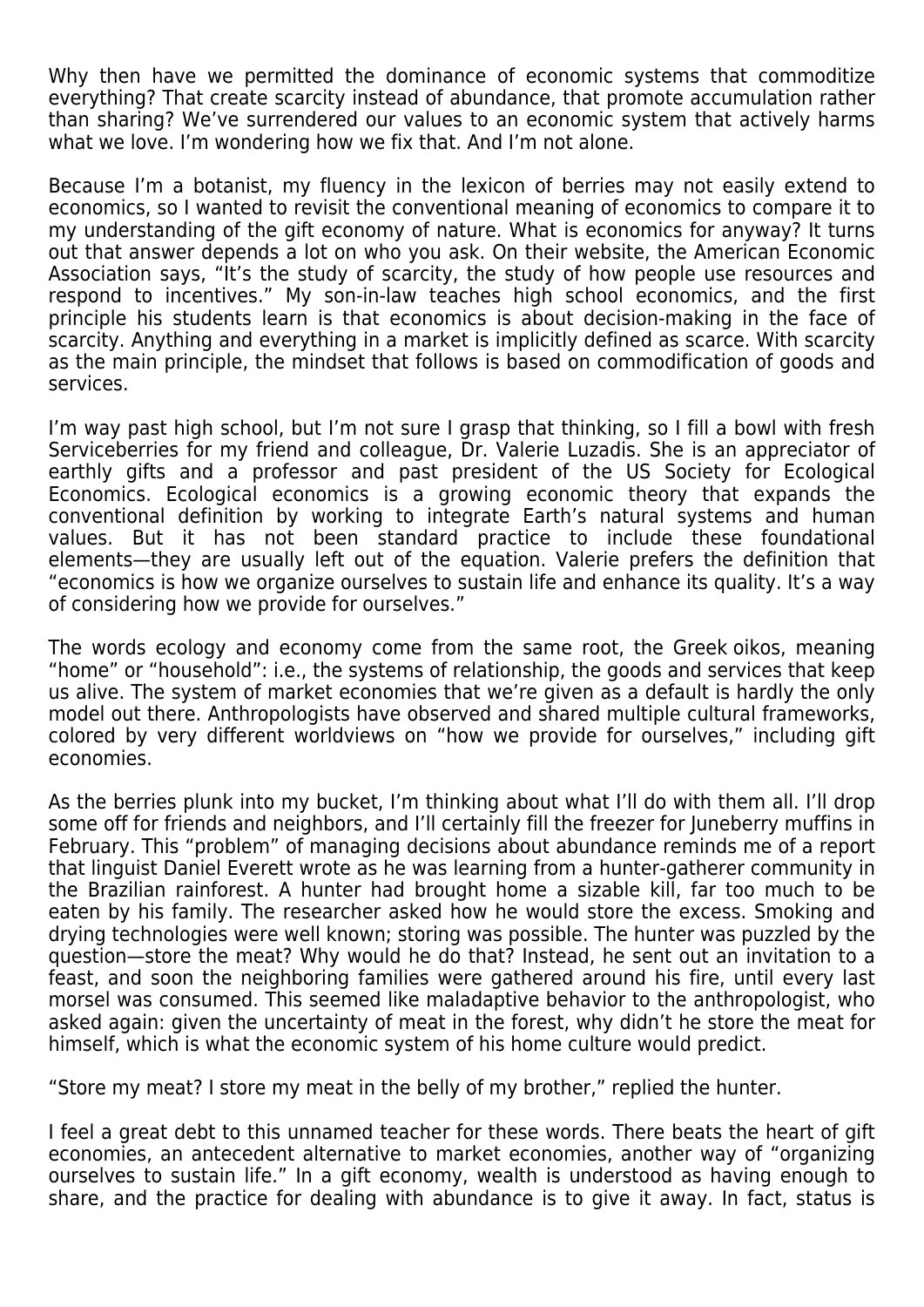determined not by how much one accumulates, but by how much one gives away. The currency in a gift economy is relationship, which is expressed as gratitude, as interdependence and the ongoing cycles of reciprocity. A gift economy nurtures the community bonds which enhance mutual well-being; the economic unit is "we" rather than "I," as all flourishing is mutual.

Anthropologists characterize gift economies as systems of exchange in which goods and services circulate without explicit expectations of direct compensation. Those who have give to those who don't, so that everyone in the system has what they need. It is not regulated from above, but derives from a collective sense of equity and accountability in response to the gifts of the Earth.

In his book Sacred Economics, Charles Eisenstein states: "Gifts cement the mystical realization of participation in something greater than oneself which, yet, is not separate from oneself. The axioms of rational self-interest change because the self has expanded to include something of the other." If the community is flourishing, then all within it will partake of the same abundance—or shortage—that nature provides.

The currency of exchange is gratitude and relationship rather than money. It includes a system of social and moral agreements for indirect reciprocity. So, the hunter who shared the feast with you could well anticipate that you would share from a full fishnet or offer your labor in repairing a boat.

The natural world itself is understood as a gift and not as private property, as such there are ethical constraints on the accumulation of abundance that is not yours. Well known examples of gift economies include potlatches or the Kula ring cycle, in which gifts circulate in the group, solidifying bonds of relationship and redistributing wealth.

The question of abundance highlights the striking difference between the market economies which have come to dominate the globe and the ancient gift economies which preceded them. There are many examples of functioning gift economies—most in small societies of close relations, where community well-being is recognized as the "unit" of success—where the interest of "we" exceeds that of "I." In this time when the economies have grown so large and impersonal that they extinguish rather than nurture community well-being, perhaps we should consider other ways to organize the exchange of goods and services which constitute an economy.

In a market economy, where the underlying principles are scarcity and maximizing return on investment, the meat is private property, accumulated for the well-being of the hunter or exchanged for currency. The greatest status and success comes from possession. Food security is assured by private accumulation.

In contrast, gift economies arise from the abundance of gifts from the Earth, which are owned by no one and therefore shared. Sharing engenders relationships of good will and bonds that ensure you will be invited to the feast when your neighbor is fortunate. Security is ensured by the nurturing of bonds of reciprocity. You can store meat in your own pantry or in the belly of your brother. Both have the result of keeping hunger at bay but with very different consequences for the people and for the land which provided that sustenance.

I haven't studied economics in decades, but as a plant ecologist, I've spent a lifetime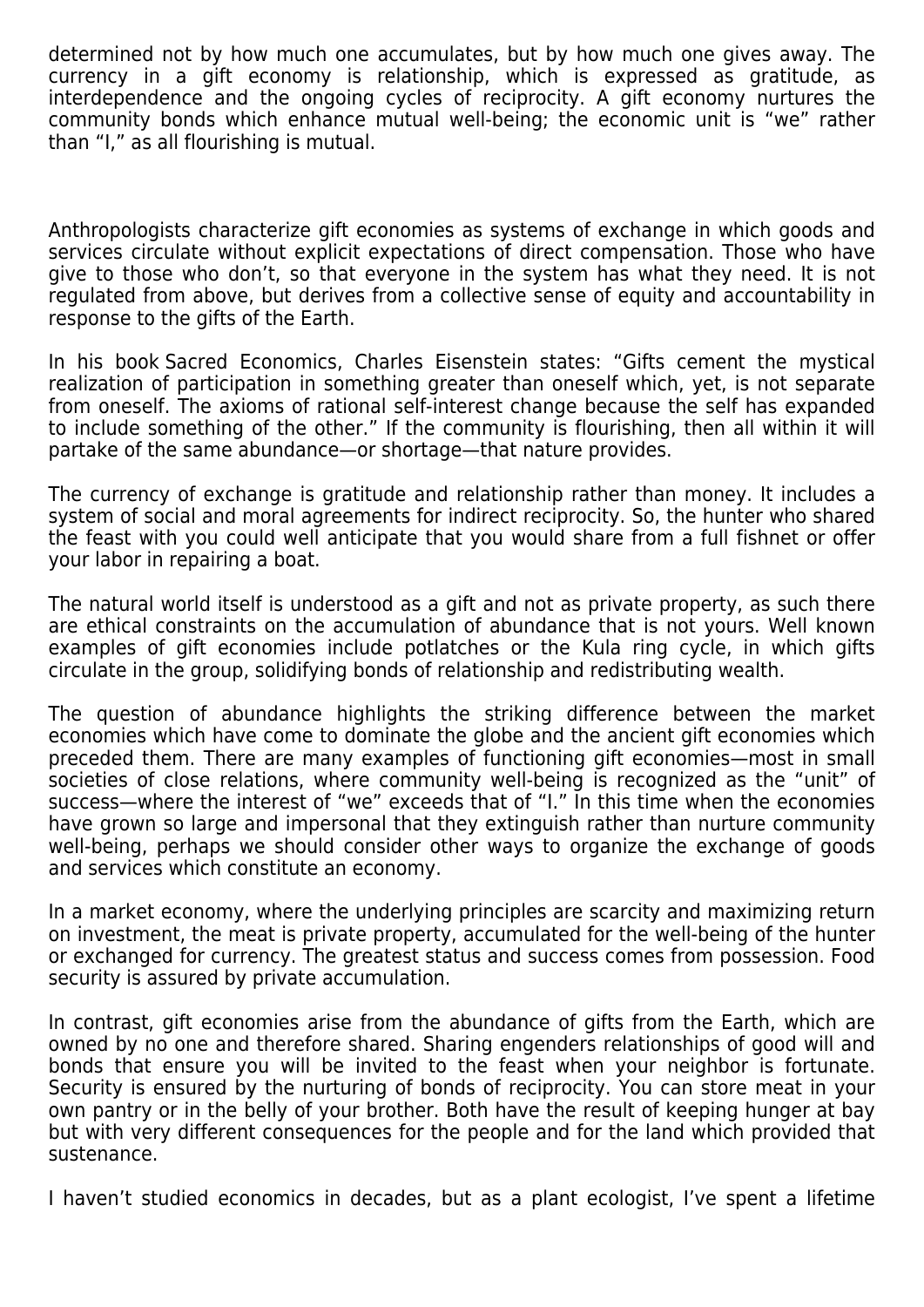asking the plants for their guidance on any number of issues; so I wondered what the Serviceberries had to say about the systems which create and distribute goods and services. What is their economic system? How do they respond to the issues of abundance and scarcity? Has their evolutionary process shaped them to be hoarders or sharers?

Let's ask the Saskatoons. These ten-foot-tall trees are the producers in this economy. Using the free raw materials of light, water, and air, they transmute these gifts into leaves and flowers and fruits. They store some energy as sugars in the making of their own bodies, but much of it is shared. Some of the abundance of spring rain and sun manifests in the form of flowers, which offer a feast for insects when it's cold and rainy. The insects return the favor by carrying pollen. Food is rarely in short supply for Saskatoons, but mobility is rare. Movement is a gift of the pollinators, but the energy needed to support buzzing around is scarce. So they create a relationship of exchange that benefits both.

In summer, when the boughs are laden, Serviceberry produces an abundance of sugar. Does it hoard that energy for itself? No, it invites the birds to a feast. Come my relatives, fill your bellies, say the Serviceberries. Are they not storing their meat in the bellies of their brothers and sisters—the Jays, the Thrashers, and the Robins?

Isn't this an economy? A system of distribution of goods and services that meets the needs of the community? The currency of this economic system is energy, which flows through it, and materials, which cycle among the producers and the consumers. It is a system for redistribution of wealth, an exchange of goods and services. Each member has an abundance of something, which they offer to others. The abundance of berries goes to the birds—for, what use does the tree have of berries other than as a way to make relationships with birds?

Eating too many berries has the same effect on birds as it does on people. Fuchsia splats decorate the fence posts. This of course is the whole point of berries—to make themselves so irresistible and plentiful that birds will come and feast, as we are doing this evening, and then distribute the seeds far and wide. Feasting has another benefit. Passage through a bird gut scarifies the seeds to stimulate germination. The birds provide services to the Serviceberries, who provide for them in return. The relationships created by the gift weave myriad relations between insects and microbes and root systems. The gift is multiplied with every giving, until it returns so rich and sweet that it burbles forth as the birdsong that wakes me in the morning. If the abundance had been hoarded, if Juneberries acted solely for their own benefit, the forest would be diminished.

Charles Eisenstein expresses that we have created a grotesque economy that grinds what is beautiful and unique into money, a currency that enables us to purchase things we don't really need while destroying what we do.

I think that the Serviceberries show us another model, one based upon reciprocity rather than accumulation, where wealth and security come from the quality of your relationships, not from the illusion of self-sufficiency. Without gift relationships with bees and birds, Serviceberries would disappear from the planet. Even if they hoarded abundance, perching atop the wealth ladder, they would not save themselves from the fate of extinction if their partners did not share in that abundance. Hoarding won't save us either. All flourishing is mutual.

As I watch the Robins and Cedar Waxwings fill their bellies, I see a gift economy in which abundance is stored "in the belly of my brother." Supporting a thriving bird community is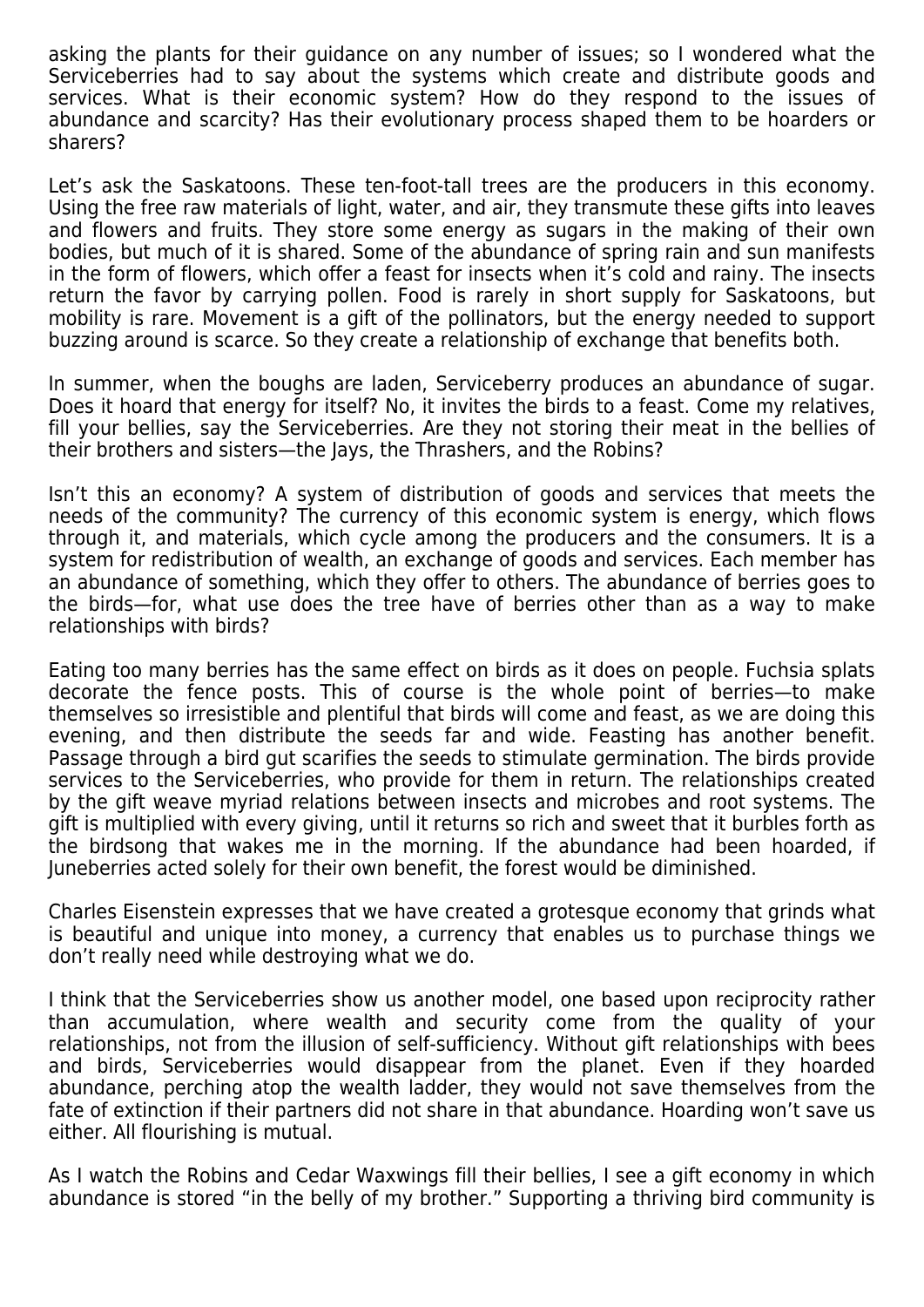essential to the well-being of the Serviceberry and everyone else up the food chain. That seems especially important to an immobile, long-lived being like a tree, who can't run away from ruptured relationships. Thriving is possible only if you have nurtured strong bonds with your community.

This system of exchanges looks like an economy to me; but I'm a plant ecologist. I wonder whether an economist like Valerie would see a gift economy in the Serviceberry's distribution of goods and services. I want to know if natural systems could be understood as analogs to economic systems? Could we engage in a kind of economic biomimicry to design systems of exchange which benefit human people and more-than-human people at the same time?

"Yes!" Valerie says, as if she'd been waiting a long time to be asked this question. "Natural systems can surely be understood as analogs to economic systems."

Imagining human economies which are modeled after ecological systems is the realm of ecological economists like Valerie. This is quite distinct from environmental economics, which tallies up the costs and tradeoffs of choosing to wreck or restore ecosystems. Ecological economists ask how we might build economic systems that meet citizens needs while aligning with ecological principles that allow long-term sustainability for people and for planet. Valerie says that "ecological economics emerged after observing [how the] neoclassical economic approach fails to provide for everyone and does not adequately consider the ecosystems that are our life support." From a strictly utilitarian view, we've created a system such that we self-identify as consumers first before understanding ourselves as ecosystem citizens. In ecological economics, the focus is on creating an economy that provides for a just and sustainable future in which both human life and nonhuman life can flourish."

What might Serviceberry teach us here? She replies, "Serviceberry, or shadbush as I learned it, provides a model of interdependence and coevolution that is the heart of ecological economics. Serviceberry teaches us another way to understand relationship and exchange. With a serviceberry economy as our model, it prompts the opportunity for articulation of the value of gratitude and reciprocity as essential foundations for an economy." Reciprocity—not scarcity.

As a participant in a traditional culture of gratitude, with a bucket full of berries in my hand, there's something I've never quite understood about human economics, and that is the primacy of scarcity as an organizing principle. Capitalist market economies depend on the motive force of scarcity in order to regulate markets with supply and demand.

As a person schooled by plants, my fingers stained with berry juice, I'm not willing to give scarcity such a prominent role. Gift economies arise from an understanding of earthly abundance and the gratitude it generates. A perception of abundance, based on the notion that there is enough if we share it, underlies economies of mutual support.

There is no question but that all living beings experience some level of scarcity at various points, and therefore that competition for limited resources, like light or water or soil nitrogen, will occur. But since competition reduces the carrying capacity for all concerned, natural selection favors those who can avoid competition. Oftentimes this is achieved by shifting one's needs away from whatever is in short supply, as though evolution were suggesting "if there's not enough of what you want, then want something else." This specialization to avoid scarcity has led to a dazzling array of biodiversity, each avoiding competition by being different. Diversity in ways of being is an antidote to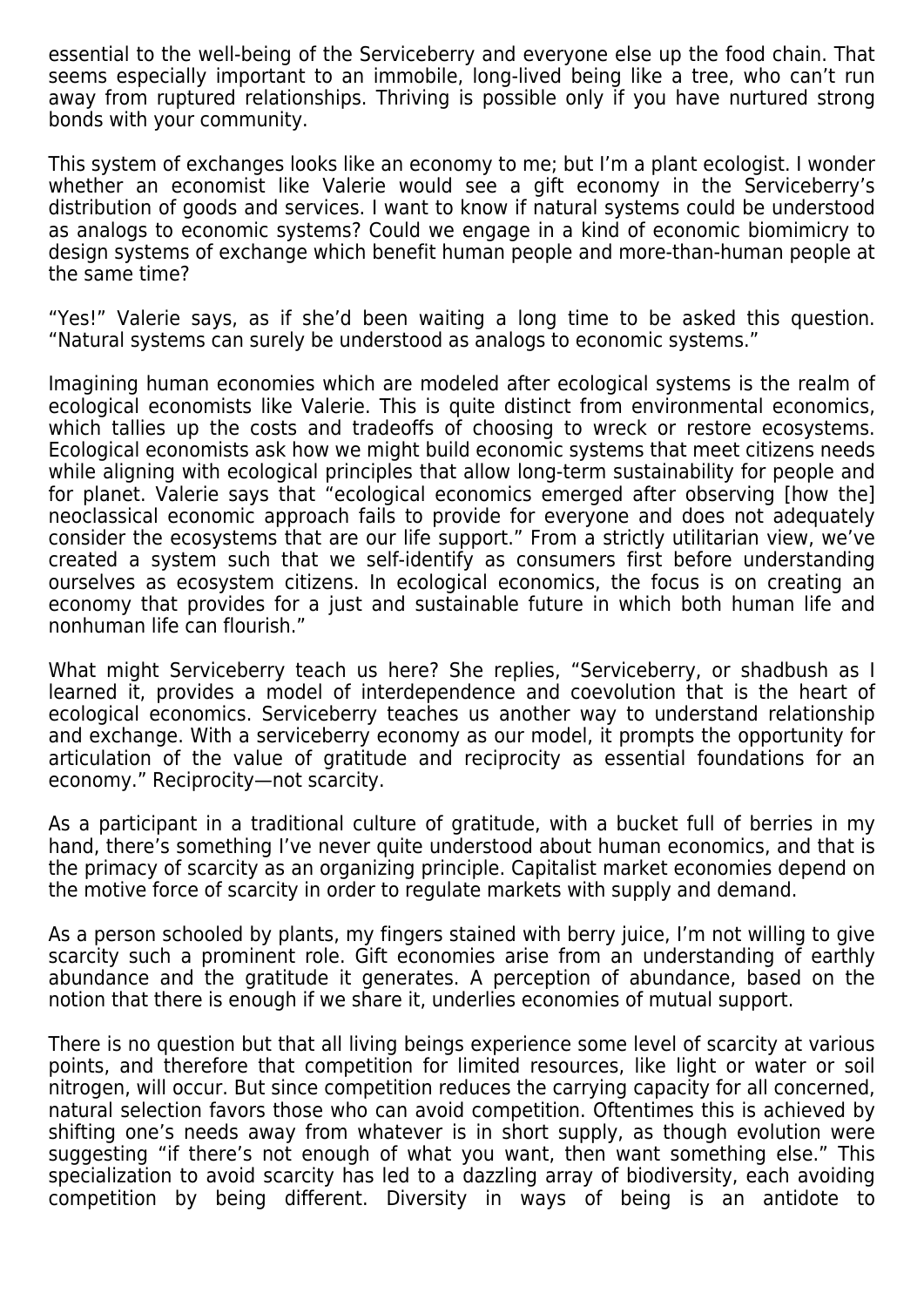scarcity-induced competition.

Evolutionary biologists would perhaps reject this notion, framing the lifeways of Serviceberry as maximizing self-interest through natural selection, which is the same sort of argument made by market economists: maximizing self-interest in economic behavior through competition for scarce resources. Competition between individuals for success is seen as the driving force.

Valerie points out that even ecologists are reevaluating the assumption that intense competition is the primary force regulating evolutionary success. Evolutionary biologist David Sloan Wilson has found that competition makes sense only when we consider the unit of evolution to be the individual. When the focus shifts to the level of a group, cooperation is a better model, not only for surviving, but for thriving. In a recent interview, author Richard Powers comments, "There is symbiosis at every single level of living things, and you cannot compete in a zero-sum game with creatures upon whom your existence depends." And yet, we continue to operate our economic systems from the foundation of competition. I think the Serviceberries discovered this long ago, and we humans need to catch up.

The ongoing reciprocity in gifting stretches beyond the next customer, though, into a whole web of relations that are not transactional. They are banking goodwill, so-called social capital. "Being known as a citizen is always of value," she says. If someone leaves a gate open and her sheep end up in my garden, there's a cushion of goodwill in place so that the munched dahlias may be forgiven. "The way I see it," she says, "always value people over things. There's that old line that farmers like to spout, 'Without farmers, you'd be naked, hungry, and sober.' But it goes both ways: without good neighbors, you'd also be alone, and that's worse."

And that customer who comes to value the smell of ripe berries and the view of lambs on pasture and the memory of their kids climbing on hay bales—they just might vote for the farmland preservation bond in the next election. That's a fine return on investment from a free bucket of berries.

I cherish the notion of the gift economy, that we might back away from the grinding market economy that reduces everything to a commodity and leaves most of us bereft of what we really want: relationship and purpose and beauty and meaning, which can never be commoditized. I want to be part of a system in which wealth means having enough to share, and where the gratification of meeting your family needs is not poisoned by destroying that possibility for someone else. I want to live in a society where the currency of exchange is gratitude and the infinitely renewable resource of kindness, which multiplies every time it is shared rather than depreciating with use.

You might rightly observe that we no longer live in small, insular societies, where generosity and mutual esteem structure our relations. But we could. It is within our power to create such webs of interdependence, quite outside the market economy. Intentional communities of mutual self-reliance and reciprocity are the wave of the future, and their currency is sharing. The move toward a local food economy is not just about freshness and food miles and carbon footprints and soil organic matter. It is all of those things, but it's also about the deeply human desire for connection, to be in reciprocity with the gifts that are given you.